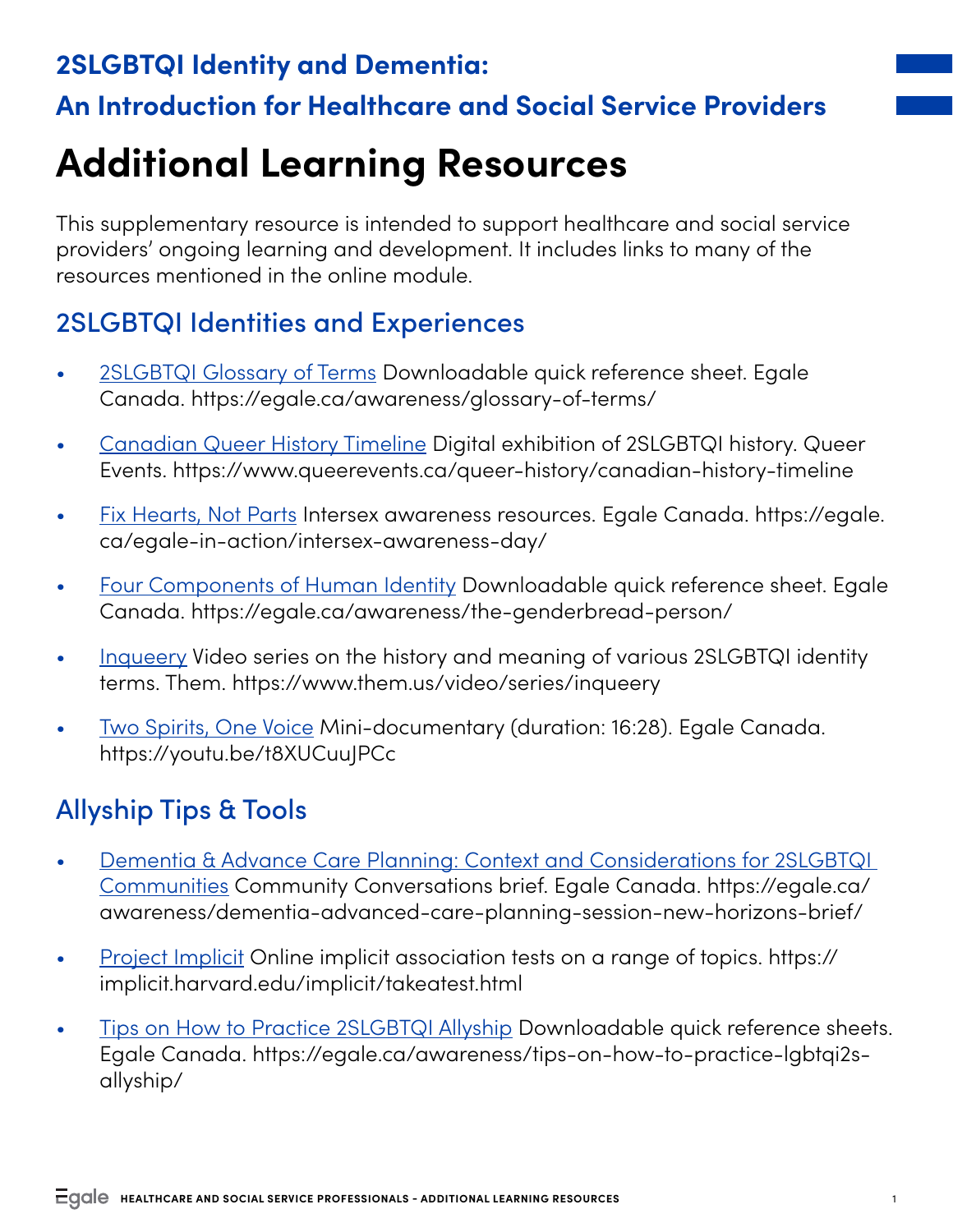• [From Research to Action on 2SLGBTQI & Dementia](https://dementiadialogue.podbean.com/e/from-research-to-action/) Audio podcast (duration: 30:40). Dementia Dialogue. https://dementiadialogue.podbean.com/e/fromresearch-to-action/

## Client Rights and Equity

- [2SLGBTQ Bill of Rights](https://www.virtualhospice.ca/2SLGBTQ/media/q1yb5410/bill-of-rights.pdf) Downloadable booklet. Canadian Virtual Hospice. https:// www.virtualhospice.ca/2SLGBTQ/media/q1yb5410/bill-of-rights.pdf
- [Embracing Diversity: A Toolkit for Supporting Inclusion in Long-Term Care Homes](https://clri-ltc.ca/files/2020/03/EDI-LTC.pdf) Toolkit. Ontario Centres for Learning, Research, and Innovation. https://clri-ltc.ca/ files/2020/03/EDI-LTC.pdf
- [RNAO Best Practices Guidelines: Promoting 2SLGBTQI+ Health Equity](https://rnao.ca/sites/rnao-ca/files/bpg/2SLGBTQI_BPG_June_2021.pdf) Consensus paper. Registered Nurses Association of Ontario. https://rnao.ca/sites/rnao-ca/ files/bpg/2SLGBTQI\_BPG\_June\_2021.pdf
- [The Canadian Charter of Rights for People with Dementia](https://alzheimer.ca/en/take-action/change-minds/canadian-charter-rights-people-dementia) Webpage. Alzheimer Society of Canada. https://alzheimer.ca/en/take-action/change-minds/ canadian-charter-rights-people-dementia

#### Generational Considerations

- [Ensuring Health Equity for LGBTQ Patients Across Generations](https://www.qualityinteractions.com/blog/health-equity-lgbtq-generations) Webpage. Quality Interactions. https://www.qualityinteractions.com/blog/health-equity-lgbtqgenerations
- [Canada's LGBT seniors fear discrimination in elder care](https://www.youtube.com/watch?v=kpVRK4fhDrk) Video (duration: 7:14). CBC (The National). https://www.youtube.com/watch?v=kpVRK4fhDrk

#### Inclusive and Person-centred Language

- [Affirming and Inclusive Language](https://egale.ca/awareness/affirming-and-inclusive-language/) Downloadable quick reference sheet. Egale Canada. https://egale.ca/awareness/affirming-and-inclusive-language/
- [On "Person-First Language": It's Time to Actually Put the Person First](https://radicalcopyeditor.com/2017/07/03/person-centered-language/) Blog article. Radical Copyeditor. https://radicalcopyeditor.com/2017/07/03/person-centeredlanguage/
- [Pronoun Usage Guide](https://egale.ca/awareness/pronoun-usage-guide/) Website. Egale Canada. [https://egale.ca/awareness/](https://egale.ca/awareness/pronoun-usage-guide/) [pronoun-usage-guide/](https://egale.ca/awareness/pronoun-usage-guide/)
- [Pronouns Matter](https://www.mypronouns.org/) Website. Mypronouns.org. https://www.mypronouns.org/